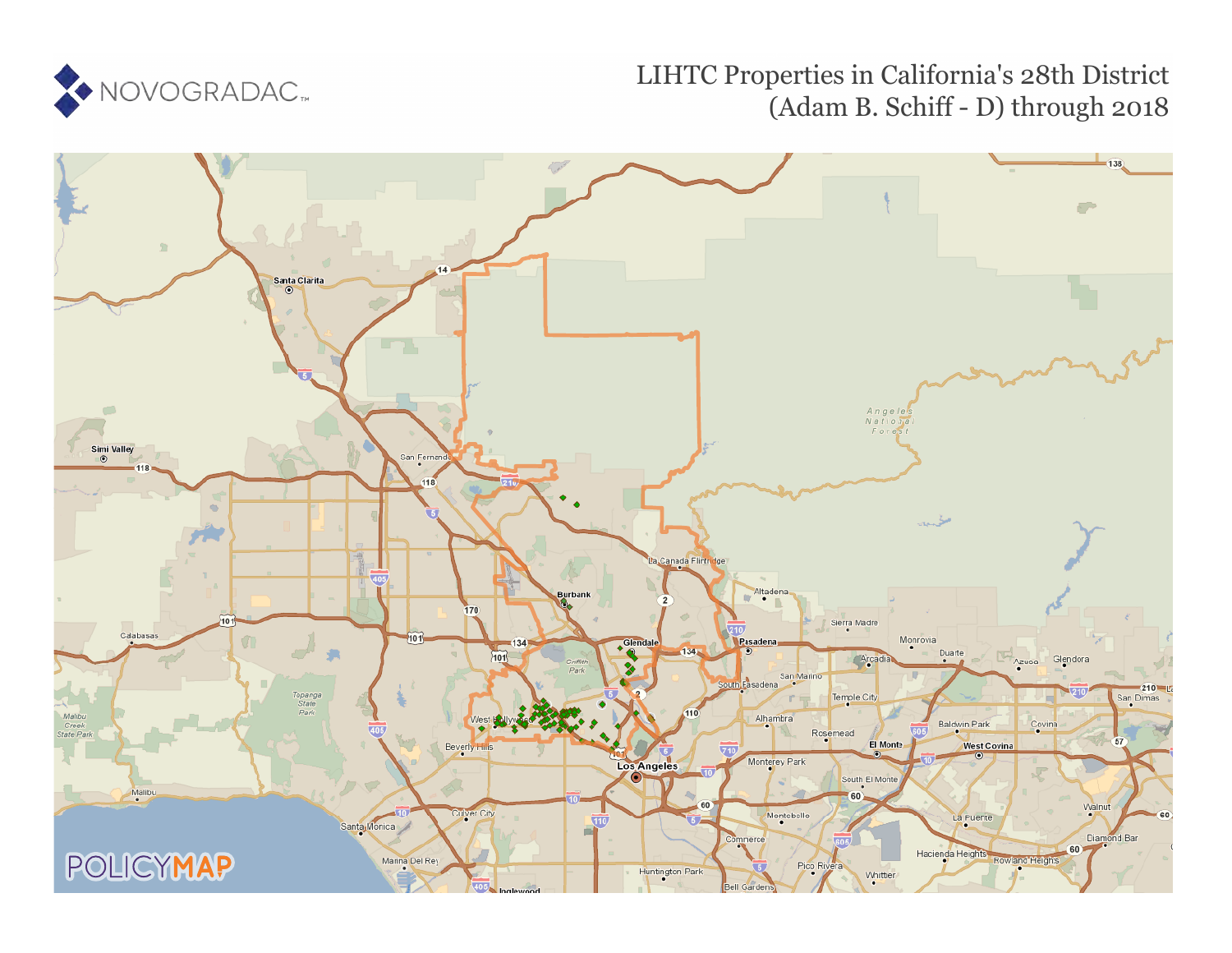| <b>Project Name</b>                                             | <b>Address</b>                                     | City                                    | <b>State</b> | <b>Zip Code</b> | <b>Nonprofit</b><br><b>Sponsor</b> | <b>Allocation</b><br>Year | Annual<br><b>Allocated</b><br><b>Amount</b> | in Service | <b>Year Placed Construction</b><br><b>Type</b> | <b>Total</b><br><b>Units</b> | Low<br><b>Income</b><br><b>Units</b> | <b>Rent or</b><br>Income<br><b>Ceiling</b> | <b>Credit</b><br><b>Percentag Exempt</b><br>$\bullet$ | Tax-<br><b>Bond</b> | <b>HUD Multi-</b><br>Family<br><b>Financing/Rent</b><br>al Assistance |
|-----------------------------------------------------------------|----------------------------------------------------|-----------------------------------------|--------------|-----------------|------------------------------------|---------------------------|---------------------------------------------|------------|------------------------------------------------|------------------------------|--------------------------------------|--------------------------------------------|-------------------------------------------------------|---------------------|-----------------------------------------------------------------------|
| <b>MAYUR TOWN</b><br><b>HOMES</b>                               | <b>WAY</b>                                         | $5846$ CARLTON $_{\rm LOS}$ ANGELES     | CA           | 90028           | No                                 | 1998                      | \$247,241                                   | 1999       | <b>New Construction</b>                        | 21                           | 20                                   | 60% AMGI                                   | 70%<br>present<br>value                               | No                  |                                                                       |
| <b>MEDIA VILLAGE</b><br><b>SENIOR HOUSING</b><br><b>PROJECT</b> | 325 N THIRD<br>${\cal S}{\cal T}$                  | <b>BURBANK</b>                          | ${\rm CA}$   | 91502           | No                                 | 1996                      | \$339,106                                   | 1999       | <b>New Construction</b>                        | 147                          | 146                                  | 60% AMGI                                   | 30%<br>present<br>value                               | Yes                 |                                                                       |
| <b>BARNSDALL COURT</b><br><b>APTS</b>                           | 1632 N<br>NORMANDIE LOS ANGELES<br>AVE             |                                         | CA           | 90027           | $\mathbf{N}\mathbf{o}$             | 1997                      | \$228,893                                   | 1999       | Acquisition and<br>Rehab                       | 38                           | $37\,$                               | 60% AMGI                                   | 30%<br>present<br>value                               | Yes                 |                                                                       |
| <b>HOLLYWOOD</b><br><b>WESTERN APTS</b>                         | 1672 N<br>WESTERN AVE HOLLYWOOD                    |                                         | CA           | 90027           | No                                 | 2002                      | \$911,341                                   | 2003       | <b>New Construction</b>                        | 60                           | 59                                   | 60% AMGI                                   | 70%<br>present<br>value                               | No                  |                                                                       |
| <b>HAROLD WAY APTS</b>                                          | 5521 HAROLD<br><b>WAY</b>                          | <b>HOLLYWOOD</b>                        | CA           | 90028           | Yes                                | 2002                      | \$742,884                                   | 2003       | <b>New Construction</b>                        | 51                           | 50                                   | 50% AMGI                                   | 70%<br>present<br>value                               | No                  |                                                                       |
| <b>DUNNING APTS</b>                                             | 5552 CARLTON $_{\rm{LOS\; ANGELES}}$<br><b>WAY</b> |                                         | CA           | 90028           | No                                 | 1990                      | \$295,599                                   | 1992       | <b>New Construction</b>                        | 26                           | 24                                   | 60% AMGI                                   | 70%<br>present<br>value                               | No                  |                                                                       |
| <b>HARPER</b><br><b>COMMUNITY APTS</b>                          | 1260N<br><b>HARPER AVE</b>                         | <b>WEST</b><br>HOLLYWOOD                | CA           | 90046           | No                                 | 1990                      | \$209,517                                   | 1992       | <b>New Construction</b>                        | 22                           | 22                                   | 60% AMGI                                   | 70%<br>present<br>value                               | $\mathbf{No}$       |                                                                       |
| <b>PALMER HOUSE</b>                                             | $555\to$ PALMER<br>AVE                             | <b>GLENDALE</b>                         | ${\rm CA}$   | 91205           | No                                 | 1990                      | \$206,704                                   | 1992       | <b>New Construction</b>                        | 21                           | 21                                   | 60% AMGI                                   | 70%<br>present<br>value                               | No                  |                                                                       |
| <b>CASA BERENDO</b>                                             | 1240 N<br><b>BERENDO ST</b>                        | <b>LOS ANGELES</b>                      | CA           | 90029           | No                                 | 1993                      | \$252,810                                   | 1994       | <b>New Construction</b>                        | 20                           | 20                                   | 50% AMGI                                   | 70%<br>present<br>value                               | No                  |                                                                       |
| <b>CASA VERDE APTS</b>                                          | 1552<br><b>SCHRADER</b><br><b>BLVD</b>             | <b>LOS ANGELES</b>                      | CA           | 90028           | Yes                                | 1997                      | \$391,761                                   | 2000       | <b>New Construction</b>                        | 30                           | 29                                   | 60% AMGI                                   | 70%<br>present<br>value                               | No                  |                                                                       |
| <b>KENMORE APTS</b>                                             |                                                    | $1726$ N $$\,{\rm KEMMORE}$ LOS ANGELES | CA           | 90027           | Yes                                | 1998                      | \$259,573                                   | 2000       | Acquisition and<br>Rehab                       | 21                           | 20                                   | 60% AMGI                                   | 70%<br>present<br>value                               | $\mathbf{No}$       |                                                                       |
| <b>MIRADA TERRACE</b><br><b>APTS</b>                            | 5657 LA<br><b>MIRADA AVE</b>                       | HOLLYWOOD                               | CA           | 90038           | Yes                                | 1998                      | \$404,481                                   | 2000       | <b>New Construction</b>                        | 30                           | 29                                   | 60% AMGI                                   | 70%<br>present<br>value                               | No                  |                                                                       |
| ORANGE GROVE APTS                                               | 626 ORANGE<br>GROVE AVE                            | <b>GLENDALE</b>                         | CA           | 91205           | No                                 | 2000                      | \$192,184                                   | 2000       | <b>New Construction</b>                        | 24                           | 23                                   | 60% AMGI                                   | 30 %<br>present<br>value                              | Yes                 |                                                                       |

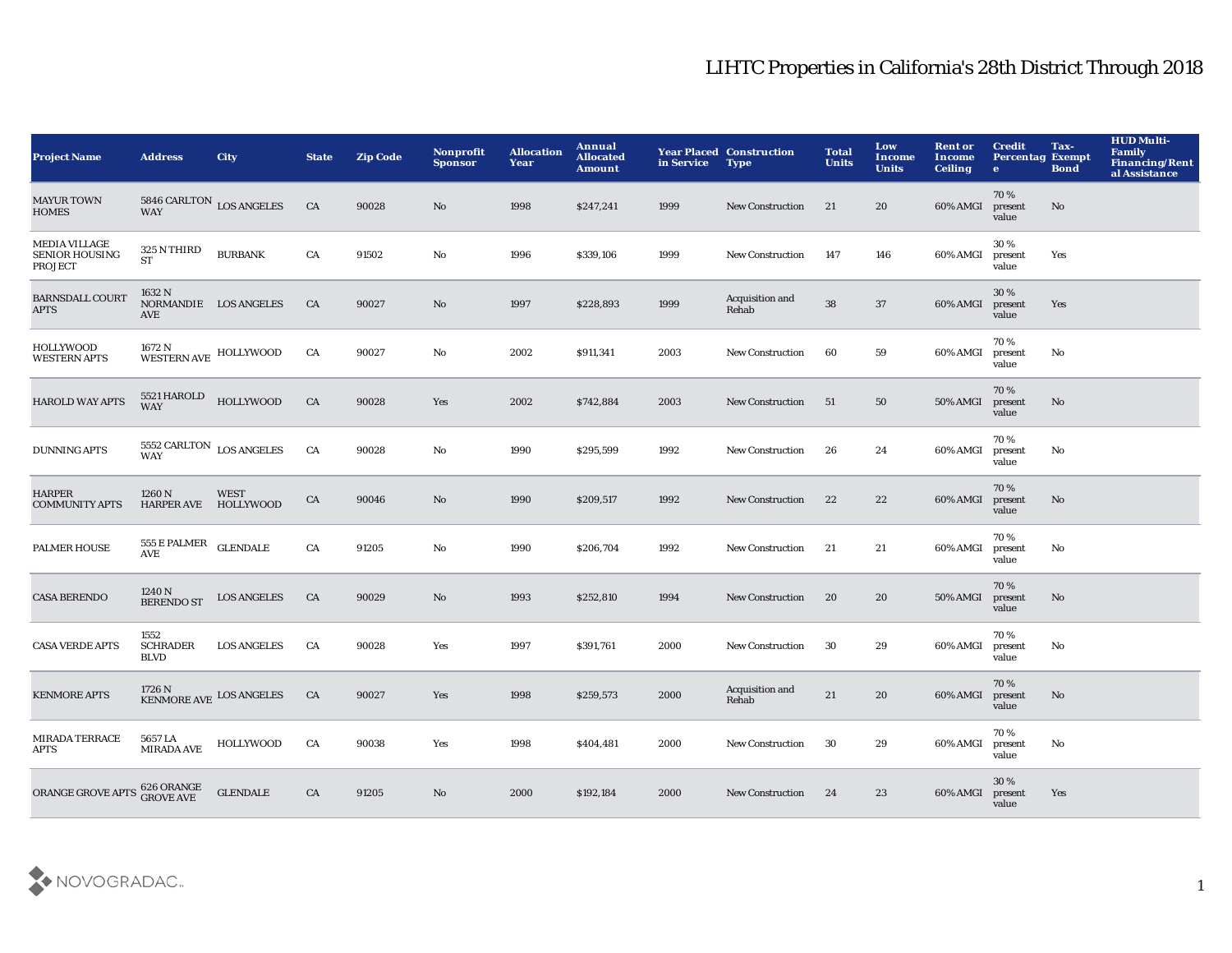| <b>Project Name</b>                                                                                    | <b>Address</b>                                | City                                | <b>State</b> | <b>Zip Code</b> | Nonprofit<br><b>Sponsor</b> | <b>Allocation</b><br>Year | Annual<br><b>Allocated</b><br><b>Amount</b> | in Service           | <b>Year Placed Construction</b><br><b>Type</b> | <b>Total</b><br><b>Units</b> | Low<br>Income<br><b>Units</b> | <b>Rent or</b><br>Income<br><b>Ceiling</b> | <b>Credit</b><br><b>Percentag Exempt</b><br>$\bullet$ | Tax-<br><b>Bond</b> | <b>HUD Multi-</b><br><b>Family</b><br><b>Financing/Rent</b><br>al Assistance |
|--------------------------------------------------------------------------------------------------------|-----------------------------------------------|-------------------------------------|--------------|-----------------|-----------------------------|---------------------------|---------------------------------------------|----------------------|------------------------------------------------|------------------------------|-------------------------------|--------------------------------------------|-------------------------------------------------------|---------------------|------------------------------------------------------------------------------|
| EL CENTRO LORETTO 1021 N<br><b>APTS</b>                                                                | <b>HOOVER ST</b>                              | <b>LOS ANGELES</b>                  | CA           | 90029           | No                          | 2002                      | \$537,569                                   | 2004                 | <b>New Construction</b>                        | 76                           | 75                            | 60% AMGI                                   | 30%<br>present<br>value                               | Yes                 |                                                                              |
| <b>HAVENHURST APTS</b>                                                                                 | 1435<br><b>HAVENHURST</b><br>DR               | <b>WEST</b><br><b>HOLLYWOOD</b>     | ${\rm CA}$   | 90046           | $\mathbf {No}$              | 2003                      | \$200,891                                   | 2004                 | <b>New Construction</b>                        | 24                           | $\bf 23$                      | 50% AMGI                                   | 30 %<br>present<br>value                              | Yes                 |                                                                              |
| <b>LAUREL NORTON</b><br><b>INTER</b><br><b>GENERATIONAL</b><br><b>COMMUNITY</b><br>ΔΡΔΡΤΜΕ             | 1217 N LAUREL WEST<br>AVE                     | <b>HOLLYWOOD</b>                    | CA           | 90046           | No                          | 1992                      | \$458,280                                   | 1994                 | <b>New Construction</b>                        | 41                           | 40                            | 60% AMGI                                   | 70%<br>present<br>value                               | No                  |                                                                              |
| MONTE VISTA APTS<br>(GLENDALE)                                                                         | 714 E ELK AVE GLENDALE                        |                                     | CA           | 91205           | No                          | 1992                      | \$101,439                                   | 1994                 | <b>New Construction</b>                        | 9                            | 9                             | 60% AMGI                                   | 70%<br>present<br>value                               | $\mathbf{No}$       |                                                                              |
| THE CARLTON APTS                                                                                       | $5425$ CARLTON $\,$ LOS ANGELES WAY           |                                     | CA           | 90027           | No                          | 1992                      | \$394,399                                   | 1994                 | New Construction                               | 24                           | 24                            | 60% AMGI                                   | 70%<br>present<br>value                               | No                  |                                                                              |
| <b>HOLLYWOOD EL</b><br><b>CENTRO APTS</b>                                                              | 6211 DE<br><b>LONGPRE AVE</b>                 | <b>LOS ANGELES</b>                  | CA           | 90028           | $\mathbf{No}$               | 1994                      | \$891,210                                   | 1994                 | Acquisition and<br>Rehab                       | 88                           | 88                            | 50% AMGI                                   | 70%<br>present<br>value                               | No                  |                                                                              |
| ${\begin{tabular}{ll} \bf{LA} BREA/FRANKLIN & \bf{1801} N LA BREA \\ APTS & \bf{AVE} & \end{tabular}}$ |                                               |                                     | CA           | 90046           | No                          | 1992                      | \$514,883                                   | 1995                 | New Construction                               | 40                           | 40                            | 60% AMGI                                   | 70%<br>present<br>value                               | No                  |                                                                              |
| <b>ST ANDREWS</b><br><b>BUNGALOW COURT</b>                                                             | 1514 N ST<br><b>ANDREWS PL</b>                | <b>LOS ANGELES</b>                  | CA           | 90028           | $\mathbf{N}\mathbf{o}$      | 1993                      | \$127,448                                   | 1995                 | Acquisition and<br>Rehab                       | 16                           | 16                            | 60% AMGI                                   | 70%<br>present<br>value                               | $\mathbf{No}$       |                                                                              |
| <b>WERNER ILLING</b><br><b>HOUSE</b>                                                                   | 1924 ARGYLE<br><b>AVE</b>                     | <b>HOLLYWOOD</b>                    | ${\rm CA}$   | 90068           | $\mathbf {No}$              | 1993                      | \$149,361                                   | 1995                 | Acquisition and<br>Rehab                       | 21                           | 20                            | 60% AMGI                                   | 70%<br>present<br>value                               | No                  |                                                                              |
| <b>NORMANDIE APTS</b>                                                                                  | 1516 N<br>NORMANDIE LOS ANGELES<br><b>AVE</b> |                                     | <b>CA</b>    | 90027           |                             | 1988                      | \$0                                         | Insufficient<br>Data | Not Indicated                                  | 40                           | 40                            |                                            | Not<br>Indicated                                      |                     |                                                                              |
| RIO VISTA APTS (LOS 1515 N SAN<br><b>ANGELES</b> )                                                     | FERNANDO RD LOS ANGELES                       |                                     | CA           | 90065           |                             | 2012                      | \$0                                         | Insufficient<br>Data | Not Indicated                                  | 87                           | $\bf{0}$                      |                                            | Not<br>Indicated                                      |                     |                                                                              |
| SILVERLAKE VILLAGE $\,$ 3740 EVANS ST $\,$ LOS ANGELES<br><b>APTS</b>                                  |                                               |                                     | CA           | 90027           |                             | Insufficient<br>Data      | S <sub>0</sub>                              | Insufficient<br>Data | Not Indicated                                  | 86                           | $\mathbf 0$                   |                                            | Not<br>Indicated                                      |                     |                                                                              |
| <b>CARLTON COURT</b><br><b>APTS</b>                                                                    |                                               | $5443$ CARLTON $\,$ LOS ANGELES WAY | CA           | 90027           | No                          | 1998                      | \$398,858                                   | 2000                 | <b>New Construction</b>                        | 61                           | 60                            | 60% AMGI                                   | 30%<br>present<br>value                               | Yes                 |                                                                              |

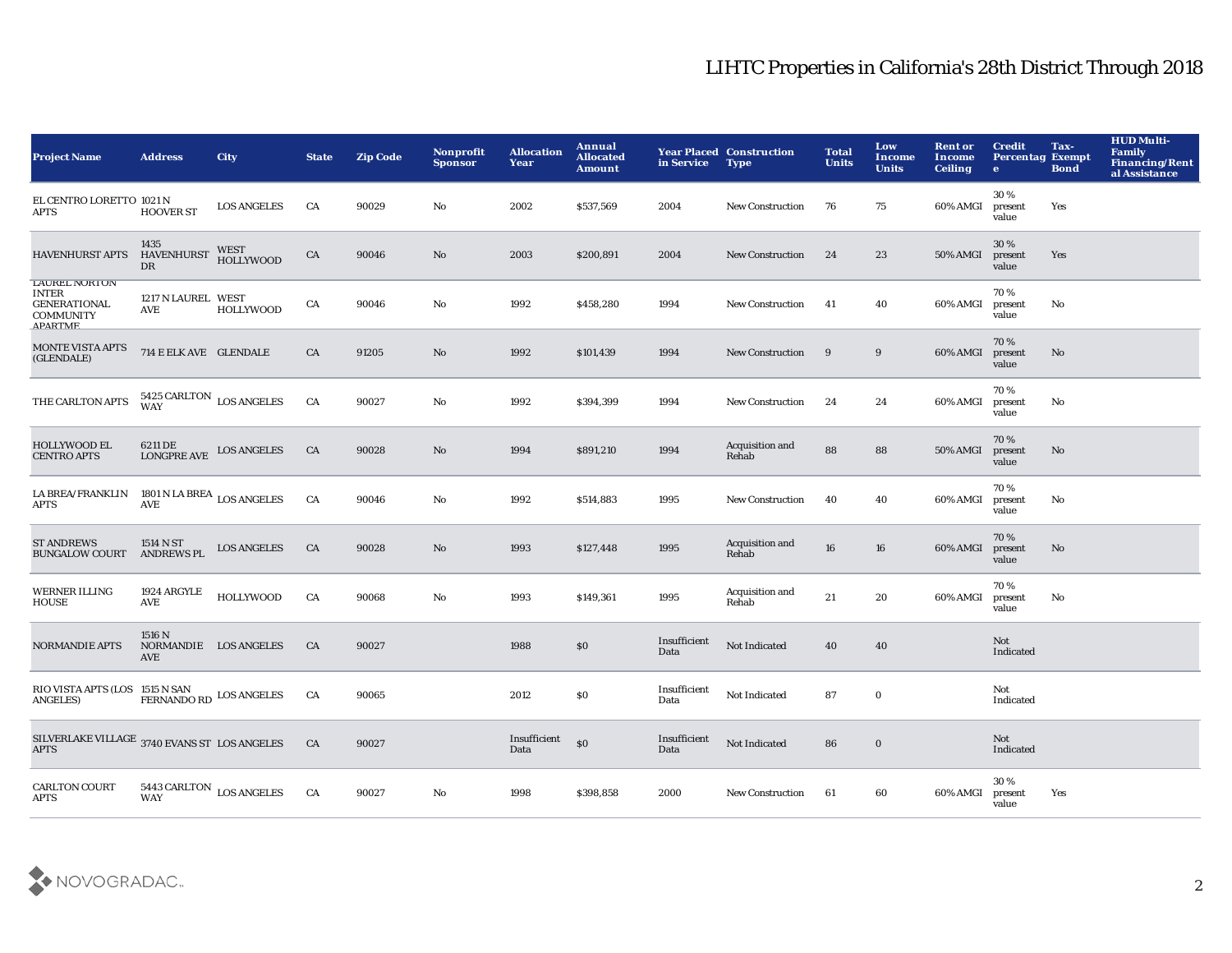| <b>Project Name</b>                                         | <b>Address</b>                                                  | City                            | <b>State</b> | <b>Zip Code</b> | Nonprofit<br><b>Sponsor</b> | <b>Allocation</b><br>Year | Annual<br><b>Allocated</b><br>Amount | in Service           | <b>Year Placed Construction</b><br><b>Type</b> | <b>Total</b><br><b>Units</b> | Low<br><b>Income</b><br><b>Units</b> | <b>Rent or</b><br><b>Income</b><br><b>Ceiling</b> | <b>Credit</b><br><b>Percentag Exempt</b><br>$\bullet$ | Tax-<br><b>Bond</b>    | <b>HUD Multi-</b><br><b>Family</b><br>Financing/Rent<br>al Assistance |
|-------------------------------------------------------------|-----------------------------------------------------------------|---------------------------------|--------------|-----------------|-----------------------------|---------------------------|--------------------------------------|----------------------|------------------------------------------------|------------------------------|--------------------------------------|---------------------------------------------------|-------------------------------------------------------|------------------------|-----------------------------------------------------------------------|
| ALEGRIA                                                     | 2737W<br><b>SUNSET BLVD</b>                                     | <b>LOS ANGELES</b>              | CA           | 90026           | No                          | 1999                      | \$273,770                            | 2001                 | <b>New Construction</b>                        | 45                           | 44                                   | 60% AMGI                                          | 30%<br>present<br>value                               | Yes                    |                                                                       |
| <b>DETROIT STREET</b><br><b>SENIOR HOUSING</b>              | 1212 N<br><b>DETROIT ST</b>                                     | <b>WEST</b><br><b>HOLLYWOOD</b> | ${\rm CA}$   | 90046           | $\rm No$                    | 1999                      | \$101,492                            | 2001                 | New Construction                               | 10                           | 10                                   | 60% AMGI                                          | 70%<br>present<br>value                               | $\mathbf{N}\mathbf{o}$ |                                                                       |
| <b>DON CARLOS APTS</b>                                      | 5226<br>HOLLYWOOD LOS ANGELES<br><b>BLVD</b>                    |                                 | CA           | 90027           | $\rm No$                    | 2000                      | \$141,937                            | 2001                 | Acquisition and<br>Rehab                       | $30\,$                       | 23                                   | 60% AMGI                                          | 70%<br>present<br>value                               | No                     |                                                                       |
| GOWER STREET APTS $^{1140}_{ST}$ N GOWER LOS ANGELES        |                                                                 |                                 | CA           | 90038           | No                          | 1995                      | \$369,257                            | 1997                 | Acquisition and<br>Rehab                       | 55                           | 55                                   | 60% AMGI                                          | 70%<br>present<br>value                               | No                     |                                                                       |
| <b>HALIFAX APTS</b>                                         |                                                                 | 6376 YUCCA ST LOS ANGELES       | CA           | 90028           | $\mathbf{N}\mathbf{o}$      | 1996                      | \$345,735                            | 1997                 | Acquisition and<br>Rehab                       | 46                           | 46                                   | 60% AMGI                                          | 70%<br>present<br>value                               | No                     |                                                                       |
| <b>SERRANO APTS</b>                                         | $1536\ \mathrm{N}$ $$\text{SERRANO AVE}$$ $$\text{LOS}$ ANGELES |                                 | CA           | 90027           | No                          | 1995                      | \$192,233                            | 1997                 | Acquisition and<br>Rehab                       | 42                           | 41                                   | 60% AMGI                                          | 70%<br>present<br>value                               | No                     |                                                                       |
| <b>ALOHA APTS</b>                                           | 6731 LELAND<br><b>WAY</b>                                       | <b>LOS ANGELES</b>              | CA           | 90028           |                             | 1988                      | \$0                                  | Insufficient<br>Data | Not Indicated                                  | 74                           | 74                                   |                                                   | Not<br>Indicated                                      |                        |                                                                       |
| PRIMROSE TERRACE<br><b>APTS</b>                             | 6337<br><b>PRIMROSE</b><br>AVE                                  | <b>LOS ANGELES</b>              | CA           | 90068           | $\rm No$                    | 1987                      | \$0                                  | 1987                 | <b>New Construction</b>                        | 20                           | 8                                    | 60% AMGI                                          | 70%<br>present<br>value                               | No                     |                                                                       |
| <b>WEST HOLLYWOOD</b><br><b>COMMUNITY</b><br><b>HOUSING</b> | 7292<br><b>FOUNTAIN</b><br><b>AVE</b>                           | WEST<br><b>HOLLYWOOD</b>        | CA           | 90046           | $\rm No$                    | 1988                      | \$118,725                            | 1988                 | Acquisition and<br>Rehab                       | 28                           | 28                                   | 60% AMGI                                          | 70%<br>present<br>value                               | No                     |                                                                       |
| <b>VIRGINIA AVENUE</b>                                      | $5623\,\mbox{VIRGINIA}$ $_{\mbox{LOS ANGELES}}$<br>AVE          |                                 | ${\rm CA}$   | 90038           | $\rm No$                    | 1988                      | \$25,827                             | 1988                 | Acquisition and<br>Rehab                       | 28                           | 20                                   | 60% AMGI                                          | 70%<br>present<br>value                               | No                     |                                                                       |
| POINSETTIA APTS                                             | 1530N<br>POINSETTIA LOS ANGELES<br>PL.                          |                                 | CA           | 90046           | No                          | 1989                      | \$115,553                            | 1989                 | Acquisition and<br>Rehab                       | 136                          | 28                                   | 60% AMGI                                          | 70%<br>present<br>value                               | No                     |                                                                       |
| DETROIT STREET<br><b>FAMILY HOUSING</b>                     | 1155 N<br><b>DETROIT ST</b>                                     | WEST<br><b>HOLLYWOOD</b>        | CA           | 90046           | No                          | 2002                      | \$73,364                             | 2001                 | New Construction                               | 10                           | 9                                    | 60% AMGI                                          | 30%<br>present<br>value                               | Yes                    |                                                                       |
| <b>SWANSEA PARK</b><br><b>SENIOR APTS</b>                   | 1015 N<br><b>KINGSLEY DR</b>                                    | <b>LOS ANGELES</b>              | CA           | 90029           | Yes                         | 2009                      | \$0                                  | 2001                 | Acquisition and<br>Rehab                       | 82                           | 81                                   | 60% AMGI                                          | 30 %<br>present<br>value                              | Yes                    |                                                                       |

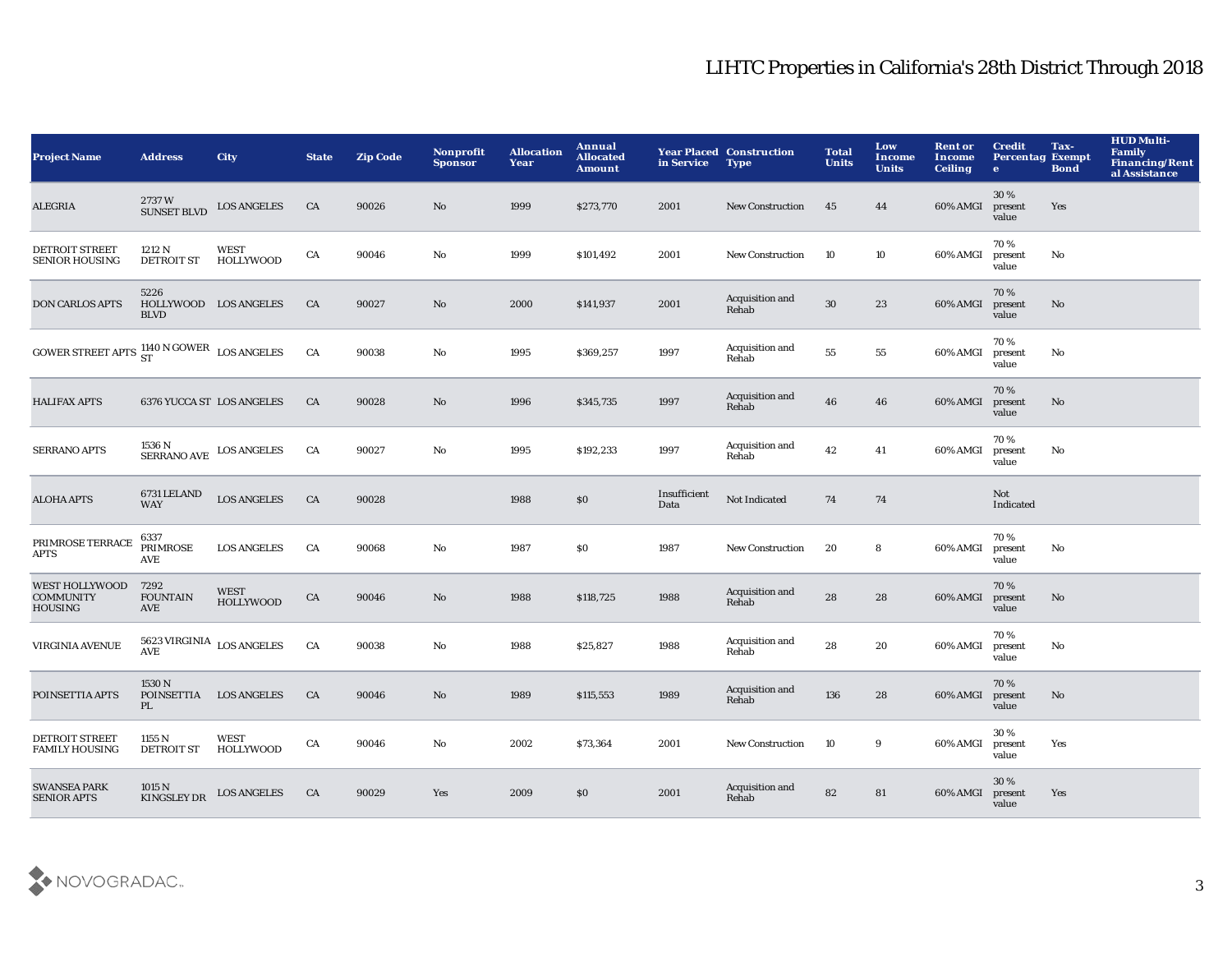| <b>Project Name</b>                                  | <b>Address</b>                                    | City                            | <b>State</b> | <b>Zip Code</b> | Nonprofit<br><b>Sponsor</b> | <b>Allocation</b><br>Year | Annual<br><b>Allocated</b><br><b>Amount</b> | in Service | <b>Year Placed Construction</b><br><b>Type</b> | <b>Total</b><br><b>Units</b> | Low<br>Income<br><b>Units</b> | <b>Rent or</b><br>Income<br><b>Ceiling</b> | <b>Credit</b><br><b>Percentag Exempt</b><br>$\bullet$ | Tax-<br><b>Bond</b> | <b>HUD Multi-</b><br><b>Family</b><br><b>Financing/Rent</b><br>al Assistance |
|------------------------------------------------------|---------------------------------------------------|---------------------------------|--------------|-----------------|-----------------------------|---------------------------|---------------------------------------------|------------|------------------------------------------------|------------------------------|-------------------------------|--------------------------------------------|-------------------------------------------------------|---------------------|------------------------------------------------------------------------------|
| <b>HOLLYVIEW SENIOR</b><br><b>APTS</b>               | 5411<br>HOLLYWOOD LOS ANGELES<br><b>BLVD</b>      |                                 | CA           | 90027           | No                          | 2000                      | \$907,838                                   | 2002       | New Construction                               | 100                          | 79                            | 60% AMGI                                   | 70%<br>present<br>value                               | No                  |                                                                              |
| <b>WILCOX APTS</b>                                   | 1805 WILCOX<br>AVE                                | <b>HOLLYWOOD</b>                | ${\rm CA}$   | 90028           | No                          | 1996                      | \$297,399                                   | 1997       | Acquisition and<br>Rehab                       | 23                           | 23                            | 60% AMGI                                   | 70%<br>present<br>value                               | No                  |                                                                              |
| <b>NORMANDIE</b><br><b>VILLAGE</b>                   | 1747 N<br>NORMANDIE LOS ANGELES<br>AVE            |                                 | CA           | 90027           | No                          | 1996                      | \$267,844                                   | 1998       | New Construction                               | 16                           | 16                            | 50% AMGI                                   | 70%<br>present<br>value                               | No                  |                                                                              |
| PALM VIEW APTS                                       | 980 PALM AVE                                      | WEST<br><b>HOLLYWOOD</b>        | ${\rm CA}$   | 90069           | No                          | 1996                      | \$297,908                                   | 1998       | <b>New Construction</b>                        | 40                           | 39                            | 60% AMGI                                   | 70%<br>present<br>value                               | No                  |                                                                              |
| <b>MARIPOSA PLACE</b><br><b>APTS</b>                 | <b>5030 SANTA</b><br><b>MONICA BLVD</b>           | <b>LOS ANGELES</b>              | CA           | 90029           |                             | 2007                      | \$1,019,804                                 | 2009       | <b>New Construction</b>                        | 58                           | 57                            | 60% AMGI                                   | 30%<br>present<br>value                               | Yes                 |                                                                              |
| <b>DUANE HEIGHTS</b>                                 | 2271 DUANE ST LOS ANGELES                         |                                 | CA           | 90039           | No                          | 1989                      | \$54,968                                    | 1990       | Acquisition and<br>Rehab                       | 14                           | 14                            | 50% AMGI                                   | 70%<br>present<br>value                               | No                  |                                                                              |
| <b>HARPER AVENUE</b><br><b>PARTNERS</b>              | 1276 N<br><b>HARPER AVE</b>                       | <b>WEST</b><br>HOLLYWOOD        | CA           | 90046           | No                          | 1989                      | \$122,043                                   | 1990       | Acquisition and<br>Rehab                       | 17                           | 17                            | 60% AMGI                                   | 70%<br>present<br>value                               | No                  |                                                                              |
| <b>KINGSWOOD APTS</b>                                | 5173<br>HOLLYWOOD LOS ANGELES<br><b>BLVD</b>      |                                 | CA           | 90027           | No                          | 1988                      | \$303,872                                   | 1990       | Acquisition and<br>Rehab                       | 43                           | 43                            | 60% AMGI                                   | 70%<br>present<br>value                               | $\mathbf{No}$       |                                                                              |
| <b>GARDNER SENIOR</b><br><b>APTS</b>                 | 908 N<br><b>GARDNER ST</b>                        | <b>WEST</b><br><b>HOLLYWOOD</b> | ${\rm CA}$   | 90046           | No                          | 1989                      | \$101,768                                   | 1991       | Acquisition and<br>Rehab                       | 17                           | 17                            | 60% AMGI                                   | 70%<br>present<br>value                               | No                  |                                                                              |
| <b>SELMA COMMUNITY</b><br><b>HOUSING</b>             | 1605 N<br><b>CHEROKEE</b><br><b>AVENUE</b>        | <b>LOS ANGELES</b>              | CA           | 90028           | $\mathbf{No}$               | 2014                      | \$1,892,212                                 | 2016       | <b>New Construction</b>                        | 66                           | 65                            | 60% AMGI                                   | 70%<br>present<br>value                               |                     | No                                                                           |
| 5400 HOLLYWOOD<br><b>FAMILY</b><br><b>APARTMENTS</b> | 5400<br>HOLLYWOOD LOS ANGELES<br><b>BOULEVARD</b> |                                 | CA           | 90027           | Yes                         | 2014                      | \$1,325,087                                 | 2017       | <b>New Construction</b>                        | 40                           | 39                            | 60% AMGI                                   | 70%<br>present<br>value                               |                     | $\mathbf{N}\mathbf{o}$                                                       |
| <b>ROSEWOOD</b><br><b>GARDENS APTS</b>               | 504 N<br><b>BERENDO ST</b>                        | <b>LOS ANGELES</b>              | CA           | 90004           | Yes                         | 2007                      | \$1,105,795                                 | 2009       | <b>New Construction</b>                        | 54                           | 53                            | 60% AMGI                                   | 70%<br>present<br>value                               | $\mathbf{No}$       |                                                                              |
| <b>HARVARD CIRCLE</b>                                | 952 N<br><b>HARVARD</b><br><b>BLVD</b>            | <b>LOS ANGELES</b>              | CA           | 90029           | Yes                         | 2007                      | \$1,143,022                                 | 2009       | <b>New Construction</b>                        | -39                          | 39                            | 60% AMGI                                   | 70%<br>present<br>value                               | No                  |                                                                              |

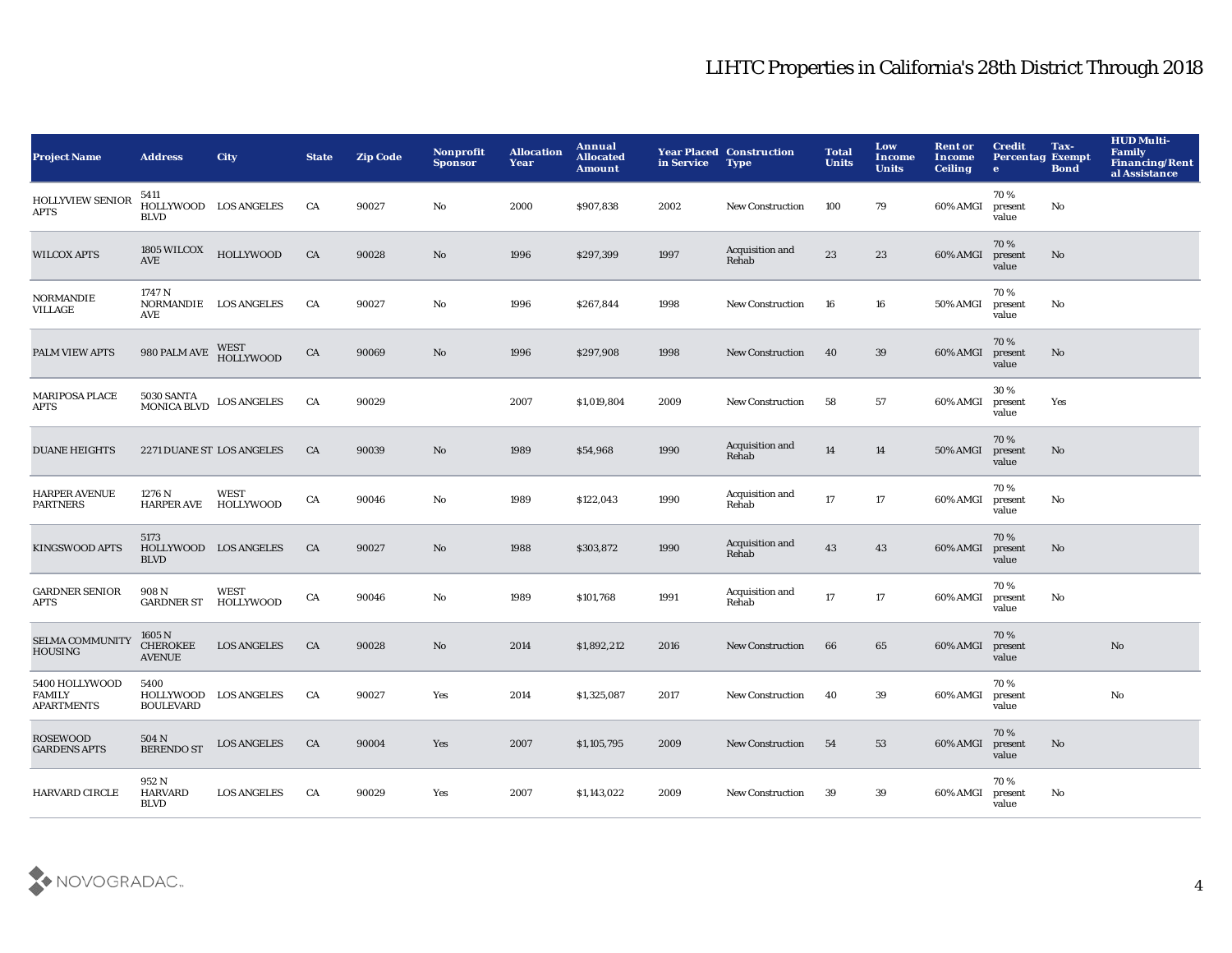| <b>Project Name</b>                                                     | <b>Address</b>                                     | <b>City</b>                     | <b>State</b> | <b>Zip Code</b> | Nonprofit<br><b>Sponsor</b> | <b>Allocation</b><br>Year | Annual<br><b>Allocated</b><br><b>Amount</b> | in Service | <b>Year Placed Construction</b><br><b>Type</b> | <b>Total</b><br><b>Units</b> | Low<br><b>Income</b><br><b>Units</b> | <b>Rent or</b><br>Income<br><b>Ceiling</b> | <b>Credit</b><br><b>Percentag Exempt</b><br>$\mathbf{e}$ | Tax-<br><b>Bond</b>    | <b>HUD Multi-</b><br><b>Family</b><br><b>Financing/Rent</b><br>al Assistance |
|-------------------------------------------------------------------------|----------------------------------------------------|---------------------------------|--------------|-----------------|-----------------------------|---------------------------|---------------------------------------------|------------|------------------------------------------------|------------------------------|--------------------------------------|--------------------------------------------|----------------------------------------------------------|------------------------|------------------------------------------------------------------------------|
| <b>GARDENS ON</b><br><b>GARFIELD</b>                                    | 303 E<br>GARFIELD AVE GLENDALE                     |                                 | CA           | 91205           | No.                         | 2008                      | \$554,341                                   | 2010       | <b>New Construction</b>                        | 30                           | 29                                   | 60% AMGI                                   | 70%<br>present<br>value                                  | No                     | $\mathbf{N}\mathbf{o}$                                                       |
| <b>HOLLYWOOD</b><br>BUNGALOW COURTS KINGSLEY DR                         | 1721 N                                             | <b>LOS ANGELES</b>              | CA           | 90027           | Yes                         | 2008                      | \$393,737                                   | 2010       | Acquisition and<br>Rehab                       | 42                           | 41                                   | 60% AMGI                                   | 30%<br>present<br>value                                  | Yes                    | No                                                                           |
| SIERRA BONITA APTS 7530 SANTA WEST<br>MONICA BLVD HOLLYWOOD             |                                                    |                                 | CA           | 90046           | Yes                         | 2008                      | \$678,496                                   | 2010       | <b>New Construction</b>                        | 42                           | 41                                   | <b>50% AMGI</b>                            | 30 %<br>present<br>value                                 | Yes                    | No                                                                           |
| VASSAR CITY LIGHTS 3685 SAN<br>FERNANDO RD GLENDALE                     |                                                    |                                 | CA           | 91204           | No                          | 2008                      | \$1,565,633                                 | 2010       | <b>New Construction</b>                        | 70                           | 70                                   | 60% AMGI                                   | 70%<br>present<br>value                                  | $\mathbf{N}\mathbf{o}$ | No                                                                           |
| HOLLYWOOD & VINE 1600 VINE ST LOS ANGELES<br><b>APTS</b>                |                                                    |                                 | CA           | 90028           | Yes                         | 2008                      | \$1,229,736                                 | 2010       | <b>New Construction</b>                        | 75                           | 78                                   | 50% AMGI                                   | 30%<br>present<br>value                                  | Yes                    |                                                                              |
| <b>GLENDALE CITY</b><br><b>LIGHTS</b>                                   | $\overbrace{\text{FERNANDO RD}}^{\text{GLENDALE}}$ |                                 | CA           | 91204           | Yes                         | 2007                      | \$1,800,119                                 | 2010       | <b>New Construction</b>                        | 67                           | 67                                   | 60% AMGI                                   | 70%<br>present<br>value                                  | No                     | No                                                                           |
| <b>LAGUNA SENIOR</b><br><b>APTS</b>                                     | 4201W<br><b>SUNSET BLVD</b>                        | <b>LOS ANGELES</b>              | CA           | 90029           | No                          | 2005                      | \$625,607                                   | 2007       | <b>New Construction</b>                        | 64                           | 63                                   | 60% AMGI                                   | 30%<br>present<br>value                                  | Yes                    |                                                                              |
| METROPOLITAN CITY AVE<br>AVE                                            |                                                    |                                 | CA           | 91204           | No                          | 2004                      | \$1,395,389                                 | 2007       | <b>New Construction</b>                        | 65                           | 64                                   | 60% AMGI                                   | 70%<br>present<br>value                                  | No                     |                                                                              |
| VENDOME PALMS APT $\frac{975 \text{ N}}{\text{VENDOME ST}}$ LOS ANGELES |                                                    |                                 | CA           | 90026           | Yes                         | 2010                      | \$452,304                                   | 2011       | <b>Both New</b><br>Construction and<br>A/R     | 35                           | 35                                   | <b>50% AMGI</b>                            | 30%<br>present<br>value                                  | Yes                    | No                                                                           |
| THE VILLAS AT GOWEI $_{ST}^{1726}$ N GOWER LOS ANGELES                  |                                                    |                                 | CA           | 90028           | Yes                         | 2009                      | \$1,843,479                                 | 2011       | <b>New Construction</b>                        | 70                           | 69                                   | 60% AMGI                                   | 70%<br>present<br>value                                  | No                     | Yes                                                                          |
| HAYWORTH HOUSE HAYWORTH                                                 | 1234 N<br>AVE                                      | <b>WEST</b><br><b>HOLLYWOOD</b> | ${\rm CA}$   | 90046           | Yes                         | 2010                      | \$777,816                                   | 2012       | Acquisition and<br>Rehab                       | 47                           | 47                                   | 60% AMGI                                   | 70%<br>present<br>value                                  | $\mathbf{N}\mathbf{o}$ | No                                                                           |
| STEVENSON MANOR 1230 COLE AVE LOS ANGELES                               |                                                    |                                 | CA           | 90038           | No                          | 2006                      | \$402,284                                   | 2007       | Acquisition and<br>Rehab                       | 61                           | 60                                   | 60% AMGI                                   | 30%<br>present<br>value                                  | Yes                    |                                                                              |
| TRIANGLE SQUARE<br><b>APTS</b>                                          | 1602 IVAR AVE LOS ANGELES                          |                                 | CA           | 90028           | No                          | 2004                      | \$822,220                                   | 2007       | <b>New Construction</b>                        | 104                          | 103                                  | 60% AMGI                                   | 30 %<br>present<br>value                                 | Yes                    |                                                                              |

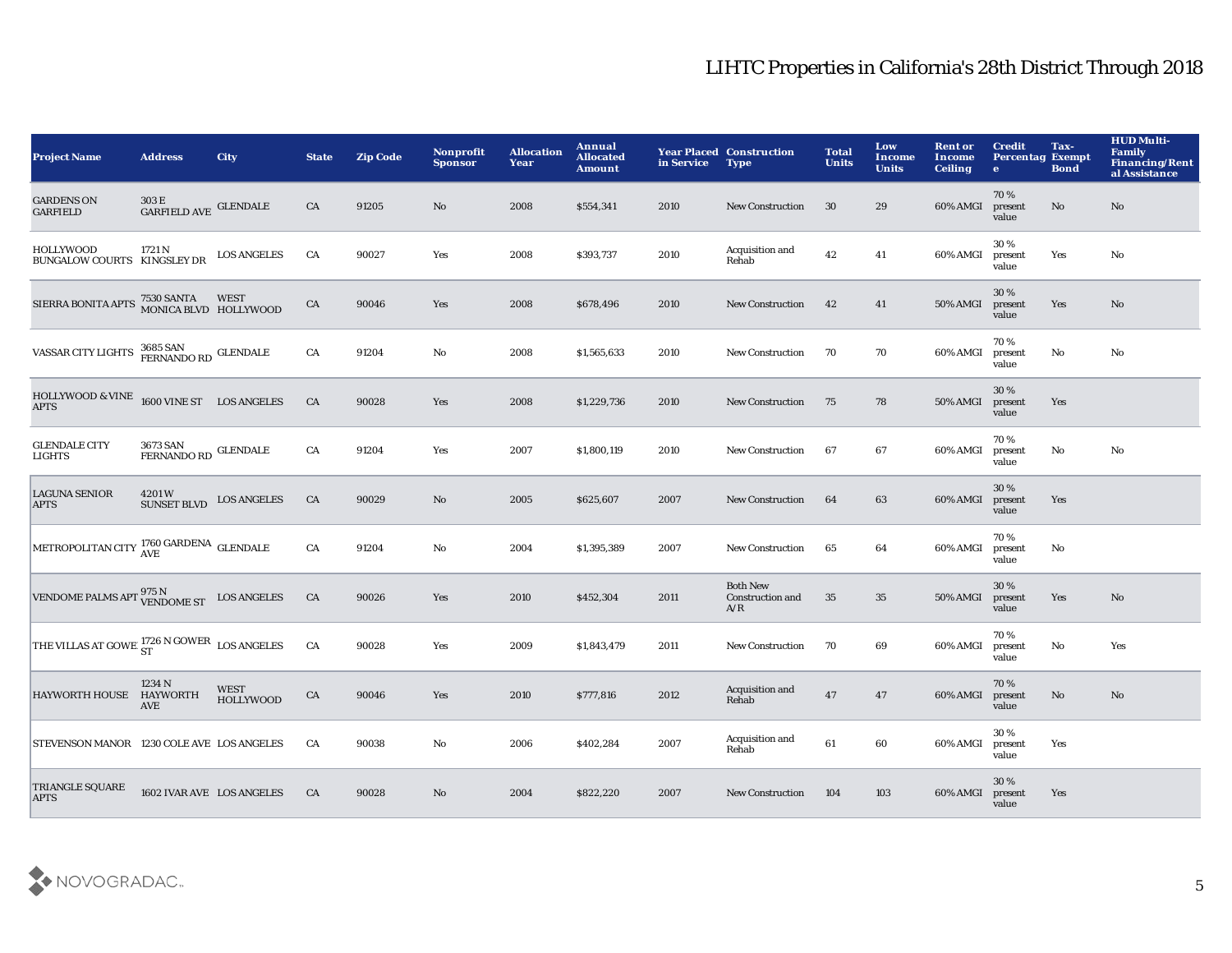| <b>Project Name</b>                                                                                                                                                                                                                                                                                                                                                                                                                                                                                | <b>Address</b>                         | <b>City</b>                                     | <b>State</b> | <b>Zip Code</b> | Nonprofit<br><b>Sponsor</b> | <b>Allocation</b><br>Year | Annual<br><b>Allocated</b><br><b>Amount</b> | in Service | <b>Year Placed Construction</b><br><b>Type</b> | <b>Total</b><br><b>Units</b> | Low<br>Income<br><b>Units</b> | <b>Rent or</b><br><b>Income</b><br><b>Ceiling</b> | <b>Credit</b><br><b>Percentag Exempt</b><br>$\bullet$ | Tax-<br><b>Bond</b>    | <b>HUD Multi-</b><br><b>Family</b><br><b>Financing/Rent</b><br>al Assistance |
|----------------------------------------------------------------------------------------------------------------------------------------------------------------------------------------------------------------------------------------------------------------------------------------------------------------------------------------------------------------------------------------------------------------------------------------------------------------------------------------------------|----------------------------------------|-------------------------------------------------|--------------|-----------------|-----------------------------|---------------------------|---------------------------------------------|------------|------------------------------------------------|------------------------------|-------------------------------|---------------------------------------------------|-------------------------------------------------------|------------------------|------------------------------------------------------------------------------|
| <b>HDR PORTFOLIOS</b>                                                                                                                                                                                                                                                                                                                                                                                                                                                                              | <b>ST</b>                              | $2747$ NEWELL $\rm{LOS\; ANGELES}$              | CA           | 90039           | Yes                         | 2007                      | \$437,982                                   | 2007       | Acquisition and<br>Rehab                       | 125                          | 118                           | 60% AMGI                                          | 30%<br>present<br>value                               | Yes                    | Yes                                                                          |
| <b>BRONSON COURTS</b>                                                                                                                                                                                                                                                                                                                                                                                                                                                                              |                                        | $1227\,\mathrm{N}$ BRONSON AVE LOS ANGELES      | CA           | 90038           | Yes                         | 2006                      | \$752,334                                   | 2008       | <b>New Construction</b>                        | 32                           | 31                            | <b>50% AMGI</b>                                   | 70%<br>present<br>value                               | $\mathbf{N}\mathbf{o}$ |                                                                              |
| <b>CLINTON FAMILY</b><br>APTS - LOS ANGELES ST                                                                                                                                                                                                                                                                                                                                                                                                                                                     | 2114 CLINTON LOS ANGELES               |                                                 | CA           | 90026           | No                          | 2006                      | \$849,750                                   | 2008       | <b>New Construction</b>                        | 36                           | 35                            | 60% AMGI                                          | 70%<br>present<br>value                               | No                     |                                                                              |
| <b>MONTECITO APTS</b>                                                                                                                                                                                                                                                                                                                                                                                                                                                                              |                                        | $6650$ $$\tt FRANKLIN\ AVE$$ $^{LOS\ ANGELES}$  | CA           | 90028           | Yes                         | 2011                      | \$414,876                                   | 2012       | Acquisition and<br>Rehab                       | 116                          | 115                           | 60% AMGI                                          | 30%<br>present<br>value                               | Yes                    | $\mathbf{N}\mathbf{o}$                                                       |
| <b>STEP UP ON VINE</b>                                                                                                                                                                                                                                                                                                                                                                                                                                                                             |                                        | 1057 VINE ST LOS ANGELES                        | CA           | 90038           | Yes                         | 2011                      | \$812,957                                   | 2012       | Acquisition and<br>Rehab                       | 34                           | 32                            | 60% AMGI                                          | 70%<br>present<br>value                               | $\mathbf{No}$          | Yes                                                                          |
| CASA DE LA PALOMA - 133 S<br><b>GLENDALE</b>                                                                                                                                                                                                                                                                                                                                                                                                                                                       | <b>KENWOOD ST</b>                      | <b>GLENDALE</b>                                 | CA           | 91205           | Yes                         | 2012                      | \$1,116,082                                 | 2013       | Acquisition and<br>Rehab                       | 165                          | $\bf{0}$                      | 60% AMGI                                          | 30%<br>present<br>value                               | Yes                    | Yes                                                                          |
| <b>METRO LOMA</b>                                                                                                                                                                                                                                                                                                                                                                                                                                                                                  | <b>328 MIRA</b><br><b>LOMA AVE</b>     | <b>GLENDALE</b>                                 | CA           | 91204           | No                          | 2006                      | \$1,050,340                                 | 2008       | <b>New Construction</b>                        | 44                           | 43                            | 60% AMGI                                          | 70%<br>present<br>value                               | No                     |                                                                              |
| <b>BRICKER</b>                                                                                                                                                                                                                                                                                                                                                                                                                                                                                     |                                        | $1671\,\mathrm{N}$ WESTERN AVE $\,$ LOS ANGELES | CA           | 90027           | $\mathbf{N}\mathbf{o}$      | 2006                      | \$329,770                                   | 2008       | Acquisition and<br>Rehab                       | 16                           | 15                            | 60% AMGI                                          | 70%<br>present<br>value                               | No                     |                                                                              |
| SUNSET CITY LIGHTS 2014 W<br>SUNSET BLVD LOS ANGELES                                                                                                                                                                                                                                                                                                                                                                                                                                               |                                        |                                                 | CA           | 90026           | $\mathbf{No}$               | 2002                      | \$241,857                                   | 2004       | <b>New Construction</b>                        | 16                           | 12                            | 60% AMGI                                          | 70%<br>present<br>value                               | No                     |                                                                              |
| METRO AT HOLLYWO(HOLLYWOOD LOS ANGELES                                                                                                                                                                                                                                                                                                                                                                                                                                                             | 5555<br><b>BLVD</b>                    |                                                 | CA           | 90028           | Yes                         | 2011                      | \$1,385,580                                 | 2013       | <b>New Construction</b>                        | 120                          |                               | 119 50% AMGI                                      | 30%<br>present<br>value                               | Yes                    | No                                                                           |
| $\begin{minipage}{.4\linewidth} \textbf{COURTYARD AT LA BR} \begin{tabular}{l} \bf{ABE} \end{tabular} \begin{tabular}{l} \bf{ABE} \end{tabular} \begin{tabular}{l} \bf{ABE} \end{tabular} \begin{tabular}{l} \bf{ABE} \end{tabular} \end{minipage} \begin{tabular}{l} \bf{ABE} \end{tabular} \end{minipage} \begin{minipage}{0.5\linewidth} \textbf{AUE} \end{minipage} \begin{minipage}{0.5\linewidth} \textbf{AUE} \end{minipage} \begin{minipage}{0.5\linewidth} \textbf{AUE} \end{minipage} \$ |                                        | HOLLYWOOD                                       | CA           | 90038           | Yes                         | 2011                      | \$538,247                                   | 2013       | <b>New Construction</b>                        | 31                           | 31                            | 60% AMGI                                          | 30%<br>present<br>value                               | Yes                    | Yes                                                                          |
| THE GORDON                                                                                                                                                                                                                                                                                                                                                                                                                                                                                         | 1555 GORDON<br><b>ST</b>               | <b>LOS ANGELES</b>                              | CA           | 90028           | Yes                         | 2011                      | \$416,427                                   | 2013       | <b>New Construction</b>                        | 20                           | 20                            | 60% AMGI                                          | 70%<br>present<br>value                               | $\mathbf{N}\mathbf{o}$ | $\mathbf {No}$                                                               |
| <b>BURNS MANOR</b>                                                                                                                                                                                                                                                                                                                                                                                                                                                                                 | 8155<br><b>FOOTHILL</b><br><b>BLVD</b> | <b>SUNLAND</b>                                  | CA           | 91040           |                             | 2007                      | \$508,360                                   | 2009       | Acquisition and<br>Rehab                       | 82                           | 81                            | 60% AMGI                                          | 30%<br>present<br>value                               | Yes                    |                                                                              |

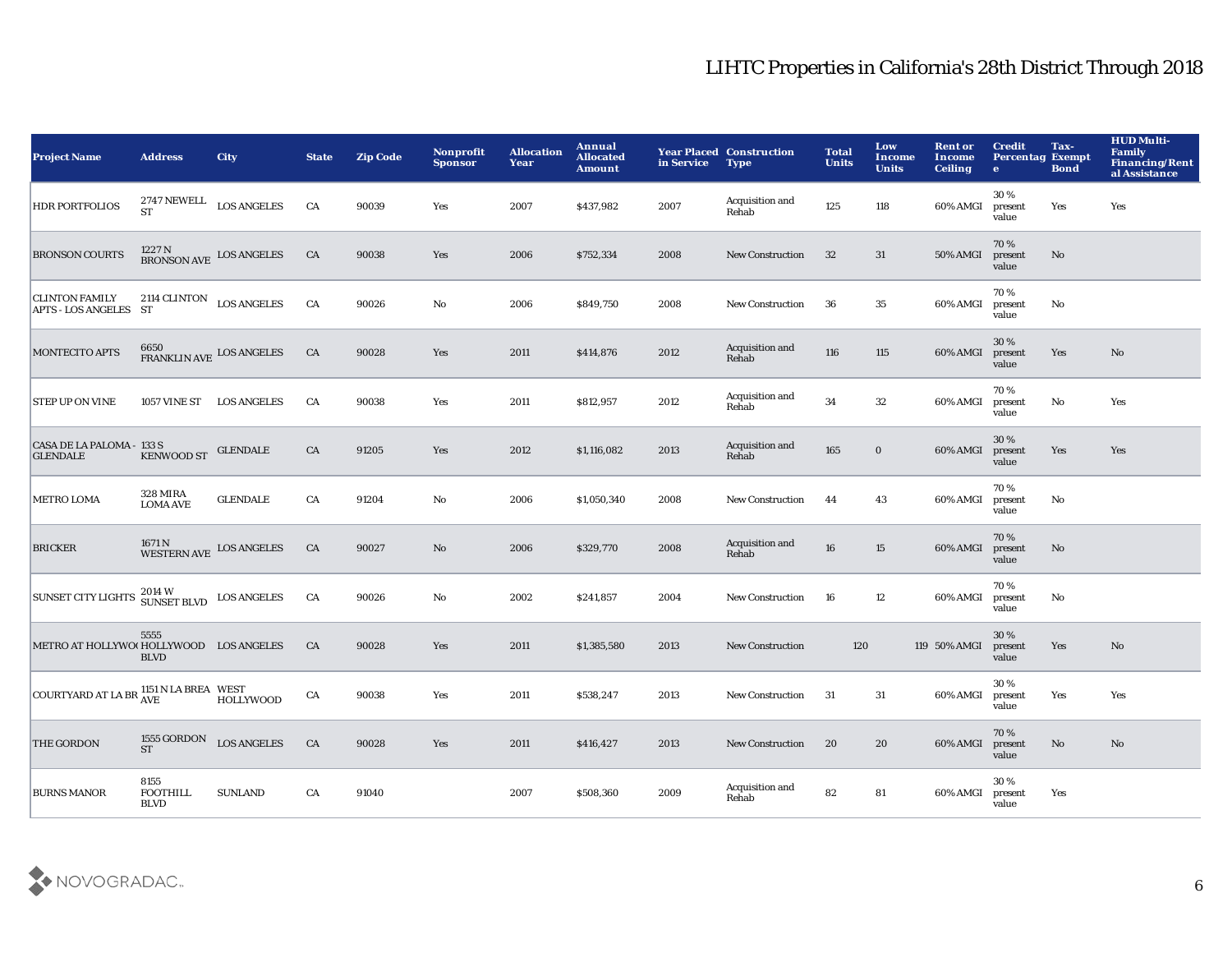| <b>Project Name</b>                                  | <b>Address</b>                                | <b>City</b>                                                             | <b>State</b> | <b>Zip Code</b> | Nonprofit<br><b>Sponsor</b> | <b>Allocation</b><br>Year | Annual<br><b>Allocated</b><br><b>Amount</b> | in Service | <b>Year Placed Construction</b><br><b>Type</b> | <b>Total</b><br><b>Units</b> | Low<br><b>Income</b><br><b>Units</b> | <b>Rent or</b><br>Income<br><b>Ceiling</b> | <b>Credit</b><br><b>Percentag Exempt</b><br>$\bullet$ | Tax-<br><b>Bond</b>    | <b>HUD Multi-</b><br><b>Family</b><br><b>Financing/Rent</b><br>al Assistance |
|------------------------------------------------------|-----------------------------------------------|-------------------------------------------------------------------------|--------------|-----------------|-----------------------------|---------------------------|---------------------------------------------|------------|------------------------------------------------|------------------------------|--------------------------------------|--------------------------------------------|-------------------------------------------------------|------------------------|------------------------------------------------------------------------------|
| HERITAGE PARK AT<br><b>GLENDALE</b>                  | 420 E<br><b>HARVARD ST</b>                    | <b>GLENDALE</b>                                                         | CA           | 91205           | No.                         | 2002                      | \$457,012                                   | 2004       | <b>New Construction</b>                        | 52                           | 51                                   | <b>50% AMGI</b>                            | 30%<br>present<br>value                               | Yes                    |                                                                              |
| <b>AFTON PLACE APTS</b>                              |                                               | 6230 AFTON PL LOS ANGELES                                               | CA           | 90028           | No                          | 2004                      | \$302,528                                   | 2005       | Acquisition and<br>Rehab                       | 71                           | 70                                   | 60% AMGI                                   | 30%<br>present<br>value                               | Yes                    |                                                                              |
| BURBANK SENIOR ART VERDUGO AVE BURBANK               |                                               |                                                                         | CA           | 91502           | $\rm\thinspace No$          | 2002                      | \$253,942                                   | 2005       | <b>New Construction</b>                        | 141                          |                                      | 43 50% AMGI                                | 30 %<br>present<br>value                              | Yes                    |                                                                              |
| GATEWAYS SRO HOUS $_{ST}^{444}$ N HOOVER LOS ANGELES |                                               |                                                                         | CA           | 90004           | Yes                         | 2003                      | \$335,531                                   | 2005       | <b>New Construction</b>                        | 30                           | 29                                   | 60% AMGI                                   | 70%<br>present<br>value                               | No                     |                                                                              |
| PALOMAR APTS                                         | 5473 SANTA<br>MONICA BLVD                     | <b>LOS ANGELES</b>                                                      | ${\rm CA}$   | 90029           | Yes                         | 2004                      | \$284,166                                   | 2005       | Acquisition and<br>Rehab                       | 27                           | 26                                   | 60% AMGI                                   | 70%<br>present<br>value                               | No                     |                                                                              |
| <b>ARGYLE APTS</b>                                   |                                               | $1600\,\mathrm{N}$ $$\,{\rm WESTERN\,\,AVE}\,{\rm\,\,LOS\,\,ANGELES}\,$ | ${\rm CA}$   | 90027           | $\mathbf {No}$              | 2012                      | \$782,852                                   | 2014       | <b>New Construction</b>                        | 40                           | 39                                   | 60% AMGI                                   | 70%<br>present<br>value                               | $\mathbf{N}\mathbf{o}$ | $_{\rm No}$                                                                  |
| <b>CYPRESS SENIOR</b><br><b>LIVING</b>               | 311 E CYPRESS GLENDALE<br><b>ST</b>           |                                                                         | ${\rm CA}$   | 91205           | $\mathbf{No}$               | 2013                      | \$300,783                                   | 2014       | Acquisition and<br>Rehab                       | 18                           | 17                                   | 60% AMGI                                   | <b>Both 30%</b><br>and 70%<br>present<br>value        | $\mathbf{N}\mathbf{o}$ | No                                                                           |
| DAY STREET APTS                                      | 7639 DAY ST                                   | TUJUNGA                                                                 | CA           | 91042           | Yes                         | 2012                      | \$797,550                                   | 2014       | New Construction                               | 46                           | 45                                   | 60% AMGI                                   | 70%<br>present<br>value                               | No                     | Yes                                                                          |
| <b>HOLLYWOODLAND</b><br><b>APTS</b>                  | 977 N WILTON $_{\rm LOS\ ANGELES}$<br>PL      |                                                                         | ${\rm CA}$   | 90038           | No                          | 2013                      | \$467,498                                   | 2014       | Acquisition and<br>Rehab                       | 83                           | 82                                   | 60% AMGI                                   | 30 %<br>present<br>value                              | Yes                    | Yes                                                                          |
| <b>VIEWS AT 270</b>                                  |                                               | WESTERN AVE LOS ANGELES                                                 | CA           | 90027           | No                          | 2003                      | \$754,014                                   | 2005       | <b>New Construction</b>                        | 56                           | 55                                   | 60% AMGI                                   | 30%<br>present<br>value                               | Yes                    |                                                                              |
| <b>RIO VISTA</b><br><b>APARTMENTS</b>                | 1515 N. SAN<br><b>FERNANDO</b><br><b>ROAD</b> | <b>LOS ANGELES</b>                                                      | CA           | 90065           | No                          | 2012                      | \$1,403,719                                 | 2014       | <b>New Construction</b>                        | 87                           | 86                                   | 60% AMGI                                   | 70%<br>present<br>value                               | No                     | No                                                                           |
| <b>SILVERLAKE</b><br><b>APARTMENTS</b>               | <b>3740 EVANS</b><br><b>STREET</b>            | <b>LOS ANGELES</b>                                                      | CA           | 90027           | Yes                         | 2013                      | \$678,281                                   | 2014       | Acquisition and<br>Rehab                       | 88                           | 79                                   | 60% AMGI                                   | 30%<br>present<br>value                               | Yes                    | Yes                                                                          |
| <b>TAYLOR YARD</b><br><b>APARTMENTS</b>              | 1311 N. SAN<br><b>FERNANDO</b><br><b>ROAD</b> | <b>LOS ANGELES</b>                                                      | CA           | 90065           | No                          | 2011                      | \$775,186                                   | 2014       | <b>New Construction</b>                        | 68                           | 67                                   | 60% AMGI                                   | 30 %<br>present<br>value                              | Yes                    | No                                                                           |